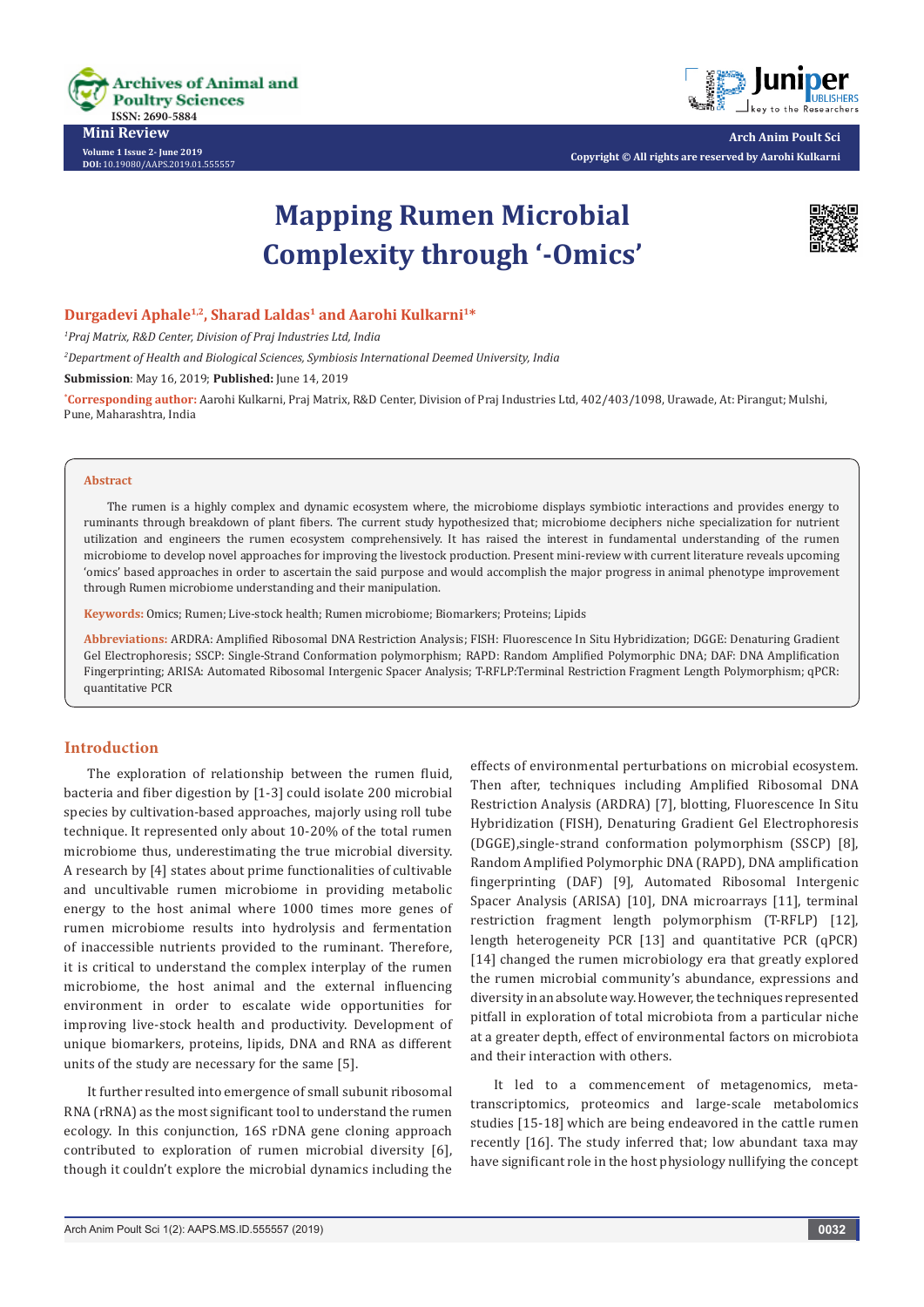of abundance based functional significance [19]. In addition, focus of rumen microbiome contribution to agricultural greenhouse gas emission is shifted towards defining the rumen microbiota of efficient ruminants especially for meat and dairy sectors and studying an influence of the host genetics on molding the rumen microbiome [20]. This mini-review summarizes the current omics based approaches to delve into the rumen microbial community and thereby to predict various functional levels; including gene abundance and expression, protein expression, metabolite profile and the level or intensity of metabolites that would build a tangible platform for remarkable improvement in live-stock health and production sector in coming future.

## **Brief description of the current omics approaches for decoding the rumen microbiome**

Limitations of traditional rumen cultivation approaches have given new way for omics; non-cultivation-based methodologies, though its use in livestock is at preliminary level, especially for ruminants [21]. Studies were conducted towards exploration of taxonomic changes under dietery interventions. A recent global effort revealed core, diet-driven rumen microbiome using more than 700 samples [22]. Therefore, global research predicts that, microbial markers of feed efficiency can be identified through in-depth omics analyses of the rumen microbiome. In specific, metagenomics can aid in driving microbial fermentation according to microbial metabolic capacities thereby utilizing the available feed substrates more effectively [23] towards improved meat and milk production. Further, meta transcriptomic approaches can unfold the expression of fiber-degrading genes and their pattern variations with external interventions. The better understanding of their metabolic capacity can serve as a backbone in designing and optimizing the feed or external supplement (probiotics) ratios, to maximize the rumen fermentation towards high productivity. The protein expression analysis through meta-proteomics revealed over 2,000 proteins associated with rumen microbiome [24]. The development of Meta-proteome Analyzer software can also aid in the analysis and interpretation of meta-protein data [25]. The integration of sequencing and metabolomics can provide a more comprehensive analysis of the rumen system that would contribute in gathering information regarding metabolic expression of the genetic potential of the microbiome [26]. In addition, Culturomics is yet crucial for improving the reference database for ruminomics studies in order to have in vitro and in vivo experimentation in place as per the requirements. The following sections summarize individually the various omics-based approaches involved in the rumen biotechnological studies.

**Metagenomics:** Metagenomics conquered the necessity of microbial culturing and thus became a critical approach towards exploration of full genomic potential residing inside the rumen microbiome. Xue et al. [27] predicted 27,555 genes and 90 different proteins through metagenome technology; 57% of which had association with fiber hydrolysis. Metagenomics currently offers the ability of whole and fragmented genomes

assemblage, gene prediction, mapping and discovering of enzymes and pathways, quantification of abundance of functional genomic elements across and between samples leading to exemplary insights of rumen metagenome [5]. The advancement of sequencing technology confers greater depth in sequencing, where bioinformatic algorithms are used to generate kmer patterns unique to each microbe that sort the metagenomic fragments [28]. The accuracy of metagenomics is based on improved algorithms and shall have future contribution from Hungate1000 project.

**Met-transcriptomics:** An expression-based omics approach; the Meta-transcriptomics involves the profiling of communitywide expressed genes (mRNA), also termed as RNA-seq. The approach permits evaluation of diversity and predicts functional capacity of the microbiome, providing insights into actual microbiome function via gene expression [5]. Furthermore; MetaRibo-Seq a ribosome profiling, tool that is currently at infancy level of meta-transcriptomics = demands validation of rumen microbiome and has emerged due to weak co-relation between mRNA and protein levels during meta-transcriptomics analytics.

**Metaproteomics:** It is an emerging technology, termed as the entire protein complement of the microbiota in an environment at a given point in time; that stands between the established DNA, RNA sequencing and metabolomics approach in order to characterize the functional activity of the rumen microbiome (29). Due to the tedious processing and challenges, very few reports focused on rumen meta-proteomics. In the current date, development of next generation mass spectrometers and software enabled protein identification *en masse* using the approach similar to shotgun sequencing. In this context, [24] deciphered over 2000 proteins associated with rumen microbiome. Also, the current approach by Hart [29] states about comparison between meta-proteomic data and metatranscriptomics information, that can decode various proteins associated with rumen functionalities. The prime software Metaproteome Analyzer can aid to infer the meta-protein data [25].

**Metabolomics:** Metabolomics is defined as the comprehensive analysis of metabolites from microbiome or biological system in qualitative and quantitative ways [30]. There are very few reports available on rumen metabolome research. Metabolomics mainly targets low molecular mass molecules (<1,000 Da), that can be functionally assigned [31]. The inferences of metabolomics are based on the usage of analytical techniques including; LC-MS, GC-MS, NMR etc. The combinatorial studies between sequencing and metabolomics are uncommon and can provide diligent analysis of the rumen system, regarding metabolic expression of the genetic potential [26].

**Culturomics:** Since the Hungate 1966 project, technology has rapidly advanced, to establish the backbone of Hungate1000 project [32] led by AgResearch, New Zealand. This is targeted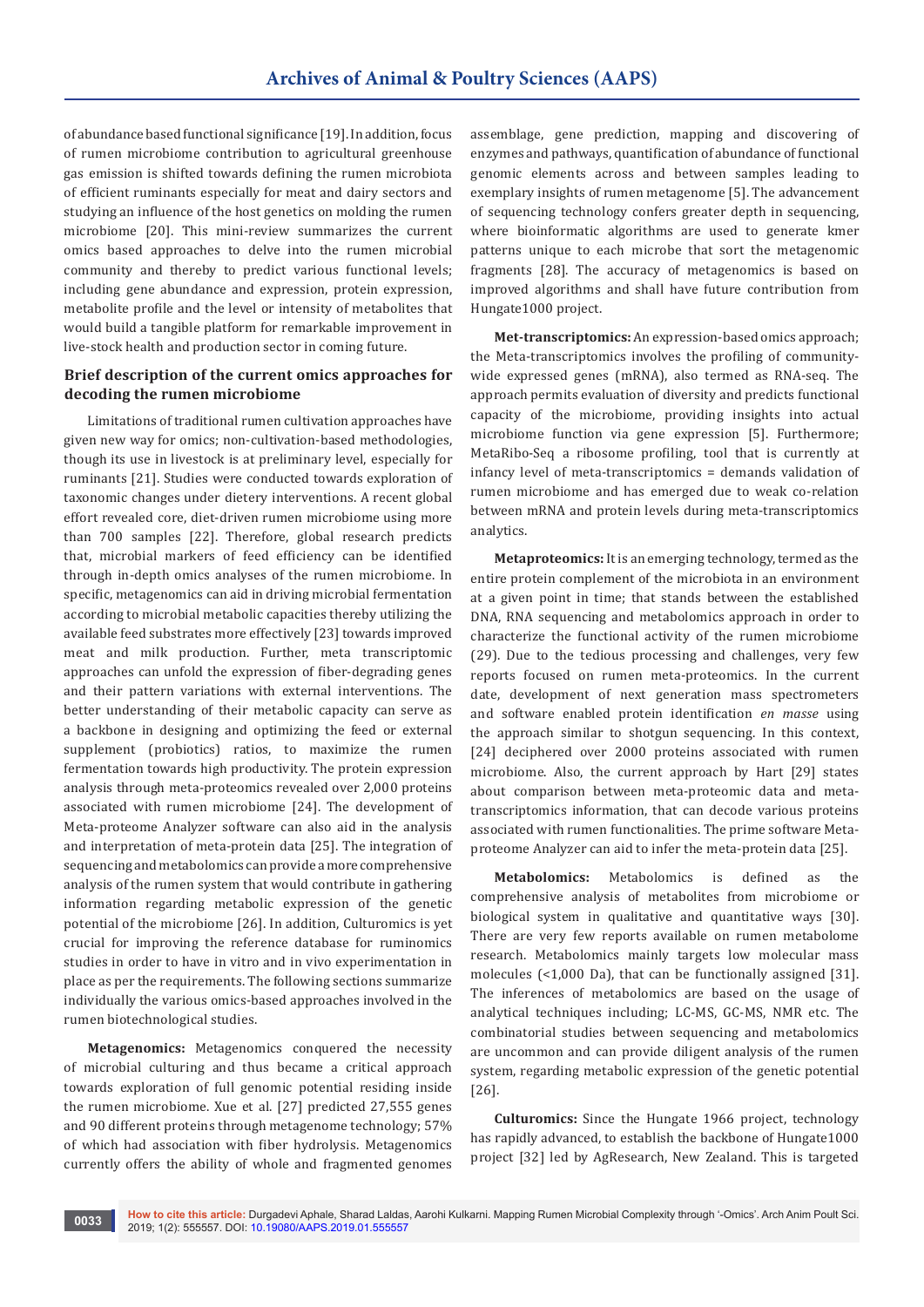towards genome sequencing of 1000 rumen strains, out of which, sequencing of 420 genomes has been concluded, representing only 117 bacterial species and 3.6% of operational taxonomic units from RDP database [33]. Furthermore; Rumen Microbial Genomics (RGM) network was established in 2011, in order to comprehend the synergistic mechanisms of rumen microbiome and improvement of reference databases to isolate yet uncultured microorganisms. The culturing ability of rumen microbiome has been expanded through research work conducted by [34] and [35]. Indeed, there are many technologies emerging towards cultivation of yet unculturable rumen bacteria.

#### **Conclusion**

The rumen environment contains multitude of molecules of microbial, plant and animal origins. The '–omics' based rumen characterization would comprehend the rumen microbiome and their interactions, functionalities, pathways and proteins associated therein. The focus of exploration of rumen ecological foundation may deliver improved apprehension of rumen, novel molecules and unexplored metabolic pathways that would lead to insights of this vast community. Key focused interventions based on outcomes of omics approaches could lead to fulfillment of worldwide demands of ruminant meat and milk.

#### **References**

- 1. [Smith, PH, Hungate RE \(1958\) Isolation and Characterization of](https://www.ncbi.nlm.nih.gov/pubmed/13549377)  [Methanobacterium ruminantium n. sp. J Bacteriol 75: 713-718.](https://www.ncbi.nlm.nih.gov/pubmed/13549377)
- 2. [Bladen HA, Bryant MP, Doetsch RN \(1961\) A Study of Bacterial Species](https://www.ncbi.nlm.nih.gov/pubmed/16349601)  [from the Rumen which Produce Ammonia from Protein Hydrolyzate.](https://www.ncbi.nlm.nih.gov/pubmed/16349601)  [Appl Microbiol 9: 175-180.](https://www.ncbi.nlm.nih.gov/pubmed/16349601)
- 3. [Chung KT, Bryant MP \(1997\) Robert E. Hungate: Pioneer of Anaerobic](https://www.sciencedirect.com/science/article/pii/S1075996497901098)  [Microbial Ecology. Anaerobe 3: 213-217](https://www.sciencedirect.com/science/article/pii/S1075996497901098).
- 4. [Shabat SK, Sasson G, Doron-Faigenboim A, Durman T, Yaacoby S, et](https://www.nature.com/articles/ismej201662)  [al. \(2016\) Specific Microbiome-dependent Mechanism underlie the](https://www.nature.com/articles/ismej201662)  [Energy Harvest Efficiency of Ruminants. ISME J 10: 2958-2972.](https://www.nature.com/articles/ismej201662)
- 5. [Ward, DM, Weller R, Bateson MM \(1990\) 16S rRNA Sequences Reveal](https://link.springer.com/article/10.1007/s12583-018-1206-5)  [Numerous Uncultured Microorganisms in a Natural Community.](https://link.springer.com/article/10.1007/s12583-018-1206-5)  [Nature 345\(6270\): 63-65](https://link.springer.com/article/10.1007/s12583-018-1206-5).
- 6. [Smith E, Leeflang P, Wernars K \(1997\) Detection of Shifts in Microbial](https://onlinelibrary.wiley.com/doi/full/10.1111/j.1574-6941.1997.tb00407.x)  [Community Structure and Diversity in Soil caused by Copper](https://onlinelibrary.wiley.com/doi/full/10.1111/j.1574-6941.1997.tb00407.x)  [Contamination using Amplified Ribosomal DNA Restriction Analysis.](https://onlinelibrary.wiley.com/doi/full/10.1111/j.1574-6941.1997.tb00407.x)  [FEMS Microbiol Ecol 23: 249-261.](https://onlinelibrary.wiley.com/doi/full/10.1111/j.1574-6941.1997.tb00407.x)
- 7. [Schwieger F, Tebbe CC \(1998\) A New Approach to utilize PCR Single-](http://citeseerx.ist.psu.edu/viewdoc/download?doi=10.1.1.334.795&rep=rep1&type=pdf)[Strand Conformation Polymorphism for 16S rRNA Gene-based](http://citeseerx.ist.psu.edu/viewdoc/download?doi=10.1.1.334.795&rep=rep1&type=pdf)  [Microbial Community Analysis. Appl Environ Microbiol 64: 4870-4876](http://citeseerx.ist.psu.edu/viewdoc/download?doi=10.1.1.334.795&rep=rep1&type=pdf).
- 8. Franklin RB, Taylor DR, Mills AL (1999) Characterization of Microbial Communities using Randomly Amplified Polymorphic DNA (RAPD). J Microbiol Methods 35: 225-235.
- 9. [Fisher MM, Triplett EW \(1999\) Automated Approach for Ribosomal](https://www.ncbi.nlm.nih.gov/pubmed/10508099)  [Intergenic Spacer Analysis of Microbial Diversity and its Application to](https://www.ncbi.nlm.nih.gov/pubmed/10508099)  [Freshwater Bacterial Communities. Appl Environ Microbiol 65: 4630-](https://www.ncbi.nlm.nih.gov/pubmed/10508099) [4636](https://www.ncbi.nlm.nih.gov/pubmed/10508099).
- 10. [Gentry T, Wickham G, Schadt C, He Z, Zhou J \(2006\) Microarray](https://www.ncbi.nlm.nih.gov/pubmed/16897303)  [Applications in Microbial Ecology Research. Microbiol Ecol 52: 159-](https://www.ncbi.nlm.nih.gov/pubmed/16897303) [175.](https://www.ncbi.nlm.nih.gov/pubmed/16897303)
- 11. [Thies JE \(2007\) Soil Microbial Community Analysis using Terminal](https://dl.sciencesocieties.org/publications/sssaj/abstracts/71/2/579?access=0&view=pdf)  [restriction Length Polymorphisms. Soil Sci Soc Am 71: 579-591.](https://dl.sciencesocieties.org/publications/sssaj/abstracts/71/2/579?access=0&view=pdf)
- 12. [Mills DK, Entry JA, Gillevet PM, Mathee K \(2007\) Assessing Microbial](https://dl.sciencesocieties.org/publications/sssaj/abstracts/71/2/572?access=0&view=pdf)  [Community Diversity using Amplicon Length Heterogeneity](https://dl.sciencesocieties.org/publications/sssaj/abstracts/71/2/572?access=0&view=pdf)  [Polymerase Chain Reaction. Soil Sci Soc Am J 71: 572-578.](https://dl.sciencesocieties.org/publications/sssaj/abstracts/71/2/572?access=0&view=pdf)
- 13. [Smith CJ, Osborn AM \(2009\) Advantages and Limitations of Quantitative](https://www.ncbi.nlm.nih.gov/pubmed/19120456)  [PCR \(Q-PCR\)-based Approaches in Microbial Ecology. FEMS Microbiol](https://www.ncbi.nlm.nih.gov/pubmed/19120456)  [Ecol 67: 6-20.](https://www.ncbi.nlm.nih.gov/pubmed/19120456)
- 14. [Morgavi DP, Rathahao-Paris E, Popova M, Boccard J, Nielsen KF, et al.](https://www.ncbi.nlm.nih.gov/pubmed/26528248)  [\(2015\) Rumen Microbial Communities Influence Metabolic Phenotypes](https://www.ncbi.nlm.nih.gov/pubmed/26528248)  [in Lambs. Front Microbiol 6: 1060](https://www.ncbi.nlm.nih.gov/pubmed/26528248).
- 15. [Wallace RJ, Rooke JA, McKain N, Duthie CA, Hyslop JJ, et al. \(2015\)](https://bmcgenomics.biomedcentral.com/articles/10.1186/s12864-015-2032-0)  [The Rumen Microbial Metagenome associated with High Methane](https://bmcgenomics.biomedcentral.com/articles/10.1186/s12864-015-2032-0)  [Production in Cattle. BMC Genomics 16: 839.](https://bmcgenomics.biomedcentral.com/articles/10.1186/s12864-015-2032-0)
- 16. [Weimer PJ, Nerdahl M, Brandl DJ \(2015\) Production of Medium-Chain](https://www.ncbi.nlm.nih.gov/pubmed/25459809)  [Volatile Fatty Acids by Mixed Ruminal Microorganisms is enhanced by](https://www.ncbi.nlm.nih.gov/pubmed/25459809)  [Ethanol in Co-culture with Clostridium kluyeri. Bioresour Technol 175:](https://www.ncbi.nlm.nih.gov/pubmed/25459809)  [97-101.](https://www.ncbi.nlm.nih.gov/pubmed/25459809)
- 17. [Huws SA, Edwards JE, Creevey CJ, Stevens P, Lin W, et al. \(2016\)](https://www.ncbi.nlm.nih.gov/pubmed/26542074)  [Temporal Dynamics of the Metabolically Active Rumen Bacteria](https://www.ncbi.nlm.nih.gov/pubmed/26542074)  [Colonizing Fresh Perennial Ryegrass. FEMS Microbiol Ecol 92: 137.](https://www.ncbi.nlm.nih.gov/pubmed/26542074)
- 18. [Arumugam M, Raes E, Pelletier D, Paslier T, Yamada DR, et al. \(2011\)](https://www.ncbi.nlm.nih.gov/pubmed/21508958)  [Enterotypes of the Human Gut Microbiome. Nature 473\(7346\): 174-](https://www.ncbi.nlm.nih.gov/pubmed/21508958) [180.](https://www.ncbi.nlm.nih.gov/pubmed/21508958)
- 19. Jami E, White BA, Mizrahi I (2014) Potential Role of the Bovine Rumen Microbiome in Modulating Milk Composition and Feed Efficiency. Plosone 9: e85423.
- 20. [Snelling TJ, Wallace RJ \(2017\) The Rumen Microbial Metaproteome as](https://bmcmicrobiol.biomedcentral.com/articles/10.1186/s12866-016-0917-y)  [revealed by SDS-PAGE. BMC Microbiol 17\(1\): 9](https://bmcmicrobiol.biomedcentral.com/articles/10.1186/s12866-016-0917-y).
- 21. [Henderson GF, Cox S, Ganesh A, Jonker W, Young Global Rumen Census](https://www.ncbi.nlm.nih.gov/pubmed/26449758)  [Collaborators, et al. \(2015\) Rumen Microbial Community Composition](https://www.ncbi.nlm.nih.gov/pubmed/26449758)  [varies with Diet and Host, but a Core Microbiome is found across a](https://www.ncbi.nlm.nih.gov/pubmed/26449758)  [Wide Geographical Range. Sci Rep 5: 14567.](https://www.ncbi.nlm.nih.gov/pubmed/26449758)
- 22. [Eisler MC, Lee JF, Tarlton GB, Martin J, Beddington JA, et al. \(2014\)](https://www.ncbi.nlm.nih.gov/pubmed/24605375)  [Agriculture: Steps to Sustainable Livestock. Nature 507\(7490\): 32-34.](https://www.ncbi.nlm.nih.gov/pubmed/24605375)
- 23. [Deusch S, Seifert J \(2015\) Catching the Tip of the Iceberg-Evaluation of](https://www.ncbi.nlm.nih.gov/pubmed/25765363)  [Sample Preparation Protocols for Metaproteomic Studies of the Rumen](https://www.ncbi.nlm.nih.gov/pubmed/25765363)  [Microbiota. Proteomics 15: 3590-3595](https://www.ncbi.nlm.nih.gov/pubmed/25765363).
- 24. [Muth T, Behne A, Heyer R, Kohrs F, Benndorf D, et al. \(2015\) The](https://www.ncbi.nlm.nih.gov/pubmed/25660940)  [Metaproteomeanalyzer: A Powerful Open-Source Software Suite for](https://www.ncbi.nlm.nih.gov/pubmed/25660940)  [Metaproteomics Data Analysis and Interpretation. J Proteome Res 14:](https://www.ncbi.nlm.nih.gov/pubmed/25660940)  [1557-1565.](https://www.ncbi.nlm.nih.gov/pubmed/25660940)
- 25. [O'callaghan T, Vazquez-Fresno R, Serra-Cayuela A, Dong E, Mandal R,](https://www.mdpi.com/2218-1989/8/2/27)  [et al. \(2018\) Pasture Feeding Changes the Bovine Rumen and Milk](https://www.mdpi.com/2218-1989/8/2/27)  [Metabolome. Metabolites 8: 27.](https://www.mdpi.com/2218-1989/8/2/27)
- 26. Xue F, Nan X, Pan X, Zheng S, Jiang L, et al. (2017) Application of Multi Omics Technologies in Ruminants Research. J Dairy Vet Sci 1(3). 555563.
- 27. [Huws SA, Creevey CJ, Oyama LB, Mizrahi I, Denman SE, et al. \(2018\)](https://www.ncbi.nlm.nih.gov/pubmed/30319557)  [Addressing Global Ruminant Agricultural Challenges Through](https://www.ncbi.nlm.nih.gov/pubmed/30319557)  [Understanding the Rumen Microbiome: Past, Present, and Future.](https://www.ncbi.nlm.nih.gov/pubmed/30319557)  [Front Microbiol 9: 2161.](https://www.ncbi.nlm.nih.gov/pubmed/30319557)
- 28. [Droge J, McHardy AC \(2012\) Taxonomic Binnig of Metagenomic](https://academic.oup.com/bib/article/13/6/646/193104)  [Samples generated by Next-Generation Sequencing Technologies.](https://academic.oup.com/bib/article/13/6/646/193104)  [Briefings in Bioinformatic 13\(6\): 646-655.](https://academic.oup.com/bib/article/13/6/646/193104)
- 29. [Hart EH, Creevey CJ, Hitch T, Kingston-Smith AH \(2018\) Metaproteomics](https://www.nature.com/articles/s41598-018-28827-7)  [of Rumen Microbiota Indicates Niche Compartmentalisation and](https://www.nature.com/articles/s41598-018-28827-7)  [Functional Dominance in a Limited Number of Metabolic Pathways](https://www.nature.com/articles/s41598-018-28827-7)  [between Abundant Bacteria. Sci Rep 8: 10504.](https://www.nature.com/articles/s41598-018-28827-7)
- 30. [Yi L, Shi S, Wang Y, Huang W, Xia ZA, et al. \(2016\) Serum Metabolic](https://www.nature.com/articles/srep21320)  [Profiling reveals Altered Metabolic Pathways in Patients with](https://www.nature.com/articles/srep21320)  [Posttraumatic Cognitive Impairments. Sci Rep 6: 21320.](https://www.nature.com/articles/srep21320)